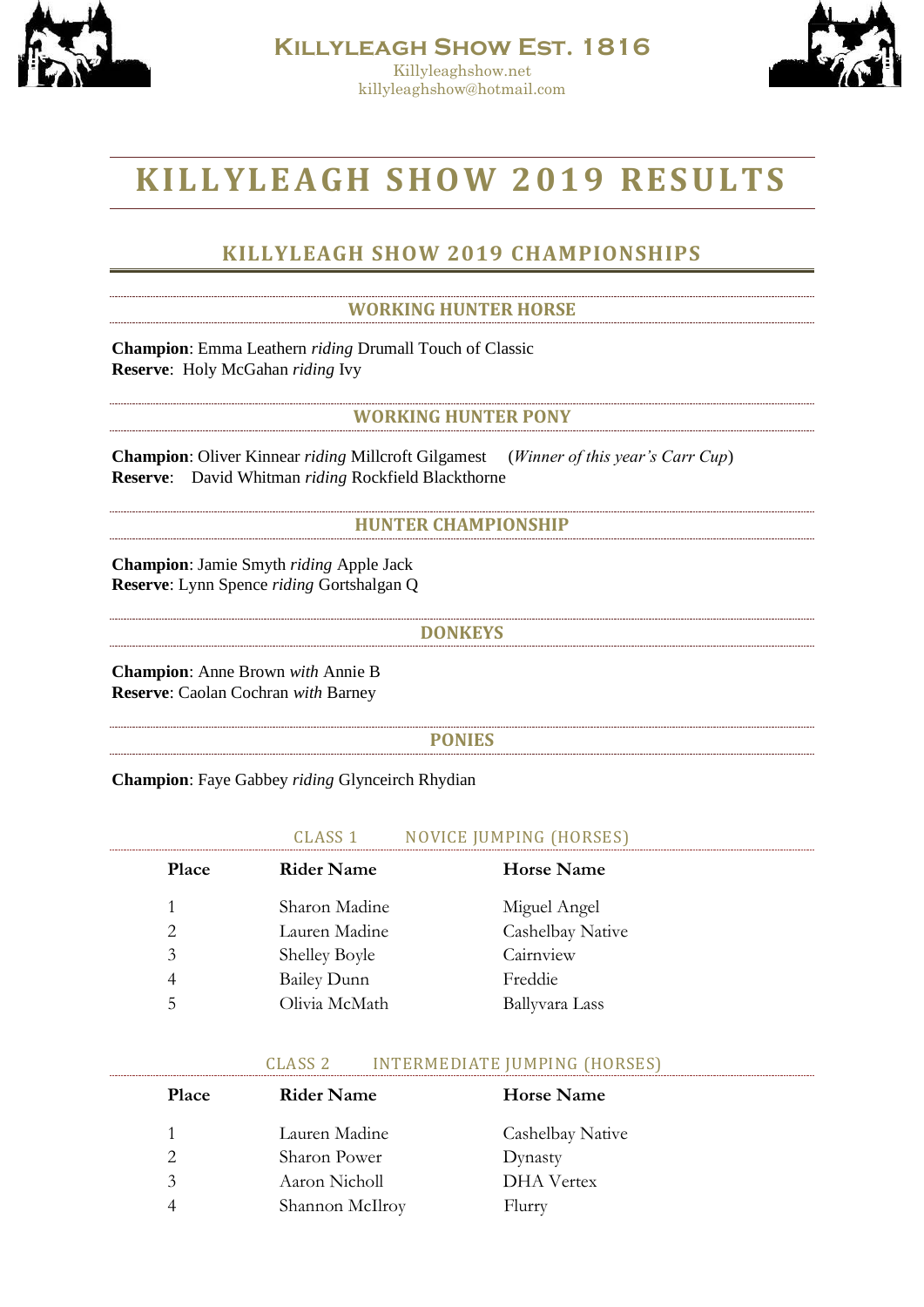

Killyleaghshow.net killyleaghshow@hotmail.com



| Melissa McBurney | Pilgrim Star |
|------------------|--------------|
| Sharon Madine    | Miguel Angel |

### CLASS 3 OPEN JUMPING (HORSES)

| <b>Place</b>  | <b>Rider Name</b> | <b>Horse Name</b>  |
|---------------|-------------------|--------------------|
|               | Aaron Nicholl     | <b>DHA</b> Vertex  |
| $\mathcal{P}$ | Nicola Sims       | <b>Black Betty</b> |
| $\mathcal{Z}$ | Adam Truesdale    | Echo               |
|               | Olivia McMath     | Arabella Chloe     |
|               |                   |                    |

#### CLASS 4 NOVICE JUMPING (PONIES)

| <b>Place</b> | <b>Rider Name</b>             | <b>Horse Name</b>        |
|--------------|-------------------------------|--------------------------|
|              | Mollie Riley<br>Lucas Bradley | Riley<br>Charlie's Dream |

## CLASS 5 INTERMEDIATE JUMPING (PONIES)

| Place | <b>Rider Name</b> | <b>Horse Name</b> |
|-------|-------------------|-------------------|
|       | Chloe McMullan    | Legend            |
|       | Amber Bradley     | Flynn             |
|       | Mollie Riley      | Riley             |

|              | CLASS 6        | <b>OPEN JUMPING (PONIES)</b> |  |
|--------------|----------------|------------------------------|--|
| <b>Place</b> | Rider Name     | Horse Name                   |  |
|              | Chloe McMullan | Legend                       |  |

#### CLASS 7 WHP 60CMS

| <b>Place</b>   | <b>Rider Name</b> | <b>Horse Name</b>      |  |
|----------------|-------------------|------------------------|--|
| 1.             | Oliver Kinnear    | Millcroft Gilgamest    |  |
| 2              | Ellen MacNabb     | <b>Buddy Two Shoes</b> |  |
| 3              | Corey McGahan     | Snowy                  |  |
| $\overline{A}$ | Ellen Hamilton    | Rambo                  |  |

|               | CLASS 8           | WHP 70CMS           |  |
|---------------|-------------------|---------------------|--|
| <b>Place</b>  | <b>Rider Name</b> | Horse Name          |  |
| 1.            | Oliver Kinnear    | Millcroft Gilgamest |  |
|               | Maia Carson       | Lılv                |  |
| $\mathcal{R}$ | Amber Bradley     | Flvnn               |  |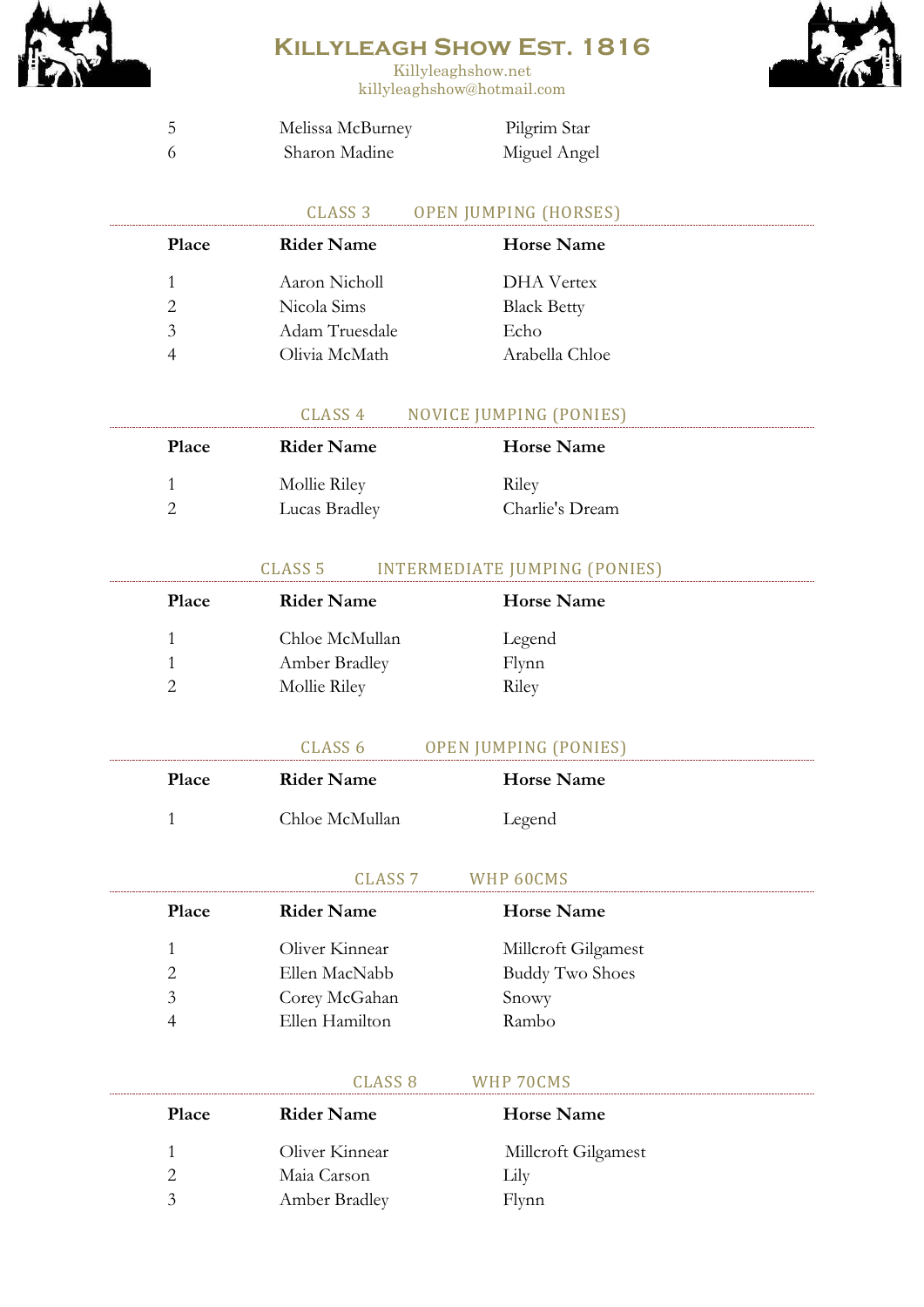



Killyleaghshow.net killyleaghshow@hotmail.com

|    | Corey McGahan  | Snowy                  |
|----|----------------|------------------------|
| -5 | Ellen Hamilton | Rambo                  |
| -6 | Ellen MacNabb  | <b>Buddy Two Shoes</b> |

1 Oliver Kinnear Millcroft Gilgamest

| CLASS <sub>9</sub> |            | MOUNTAIN AND MOORLAND SMALL BREED 70CMS |  |
|--------------------|------------|-----------------------------------------|--|
| <b>Place</b>       | Rider Name | Horse Name                              |  |

# CLASS 10 WHP 80CMS

| <b>Place</b> | <b>Rider Name</b> | <b>Horse Name</b>        |
|--------------|-------------------|--------------------------|
|              | Caris Howell      | Paddy the Harbour Master |
|              | Corey McGahan     | Snowy                    |
| 3            | Rory Kinnear      | Spencer                  |
|              | Zara Wood         | Ard Mirah                |

### CLASS 11 MOUNTAIN AND MOORLAND LARGE BREEDS 80CMS

| Place              | <b>Rider Name</b> | <b>Horse Name</b>     |
|--------------------|-------------------|-----------------------|
|                    | David Wightman    | Rockfield Blackthorne |
|                    | Anya Teuton       | Lisrua Star           |
| $\mathbf{\hat{z}}$ | Charlotte Lesley  | BillBo                |

### CLASS 12 WHP 90CMS

| Place | <b>Rider Name</b> | <b>Horse Name</b>        |
|-------|-------------------|--------------------------|
| 1     | Cerys Howell      | Essenar Luizza           |
| 2     | Megan Carson      | Lily                     |
| 3     | Rory Kinnear      | Spencer                  |
| 4     | James Murphy      | Darkie Boy               |
| 5     | Zara Wood         | Ard Mirah                |
| 6     | Caris Howell      | Paddy the Harbour Master |

#### CLASS 13 WH YOUNG HORSE

| Place | <b>Rider Name</b> | <b>Horse Name</b>        |
|-------|-------------------|--------------------------|
| 1     | Holly McGahan     | <b>Ivy</b>               |
| 2     | Rachel Conn       | Longwood Dollar Bill     |
| 3     | Emma Leathern     | Drumall Touch of Classic |
| 4     | Victoria Teuton   | Shannaghmore Ringmaster  |
| 5     | Sarah Bailie      | Lisnamorrows Echoizer    |
| 6     | Neil Morrison     | Miss Marple              |
| 6     | Holly McGahan     | Ollie                    |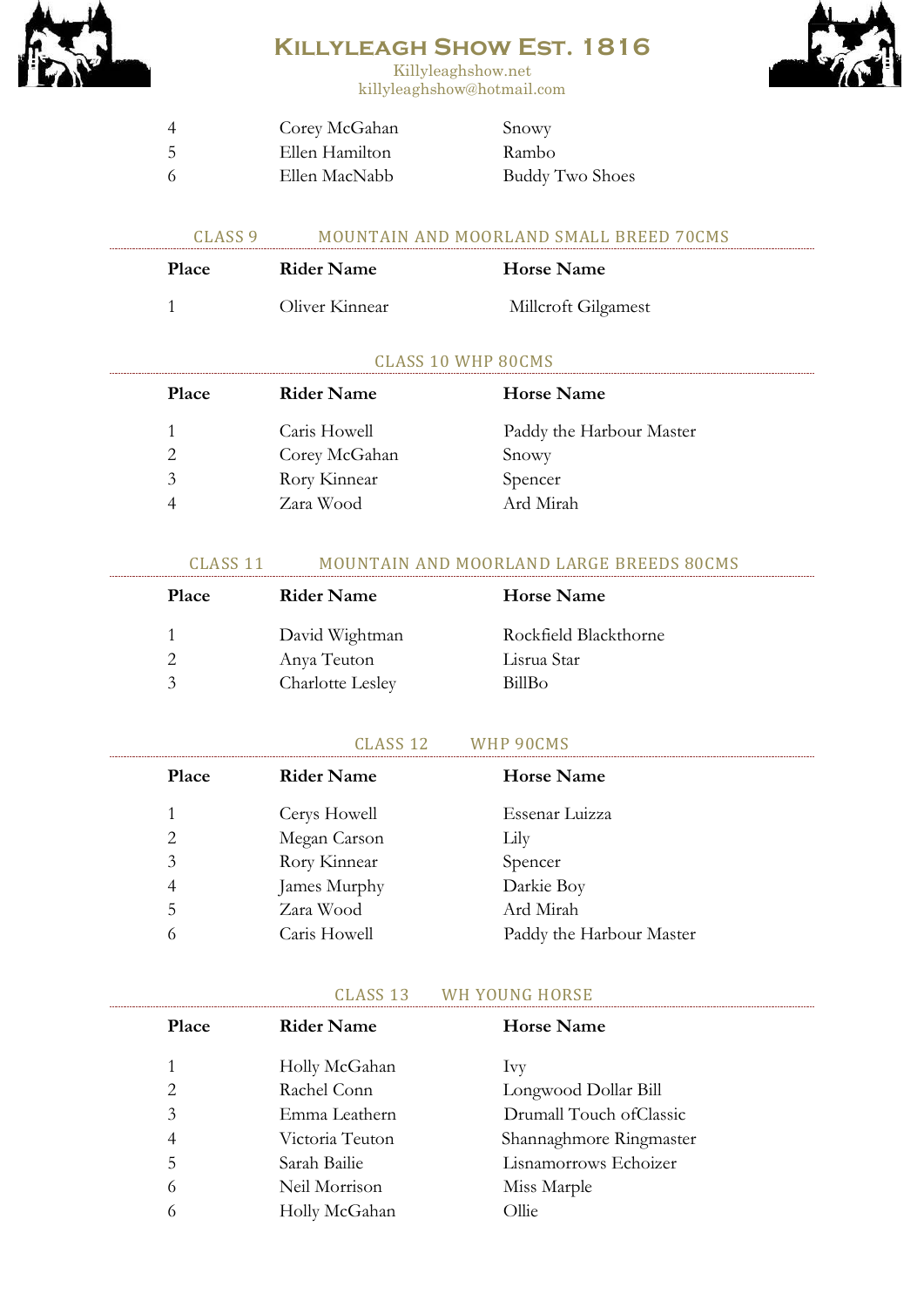

Killyleaghshow.net killyleaghshow@hotmail.com



#### CLASS 14 NOVICE HORSE

| Place | <b>Rider Name</b> | <b>Horse Name</b>    |
|-------|-------------------|----------------------|
| 1     | Holly McGahan     | Scotch               |
| 2     | Zara Gabbey       | Roosky Star          |
| 3     | Alison Berry      | Mastermind           |
| 4     | Rachel Conn       | Longwood Dollar Bill |
| .5    | Andrew Burns      | Shannaghmore Showman |
| 6     | Caris Howell      | Wishful Dreamer      |

#### CLASS 15 RH2RH

| Place | <b>Rider Name</b> | <b>Horse Name</b> |
|-------|-------------------|-------------------|
|       | Alex Wallace      | Royal Sea Breeze  |

#### CLASS 16 SMALL HORSE

| Place | <b>Rider Name</b> | <b>Horse Name</b>          |
|-------|-------------------|----------------------------|
| 1     | Lesley Webb       | Tullaree Fear Bui          |
| 2     | Kerry Finlay      | Shanbally Ronaldo          |
| 3     | Cerys Howell      | Essenar Luizza             |
| 4     | Emma Connolly     | Mullaghdrin Cointreau Lady |
| 4     | Holly McGahan     | Scotch                     |
| 6     | Grainne Moore     | Shannaghmore Lothario      |
|       |                   |                            |

#### CLASS 17 OPEN HORSE

| <b>Place</b>  | <b>Rider Name</b> | <b>Horse Name</b>       |
|---------------|-------------------|-------------------------|
|               | Emma Leathern     | Drumall Step to Harmony |
| $\mathcal{L}$ | Terry Smith       | Frankie                 |
| 3             | Holly McGahan     | <b>IVV</b>              |
| 4             | Cerys Howell      | Essenar Luizza          |
| 5.            | Katie Crozier     | Colorado                |

#### CLASS 18 4 YEAR OLD HUNTER

| <b>Place</b>  | Rider Name            | <b>Horse Name</b>      |
|---------------|-----------------------|------------------------|
|               | <b>Shelley Boyle</b>  | Cairnview              |
|               | Neil Morrison         | Miss Marple            |
| $\mathcal{Z}$ | Damien McCormack      | Bohermeon Field Master |
| 4             | Andrea McKibbin Latto | Longwood Dollar Bill   |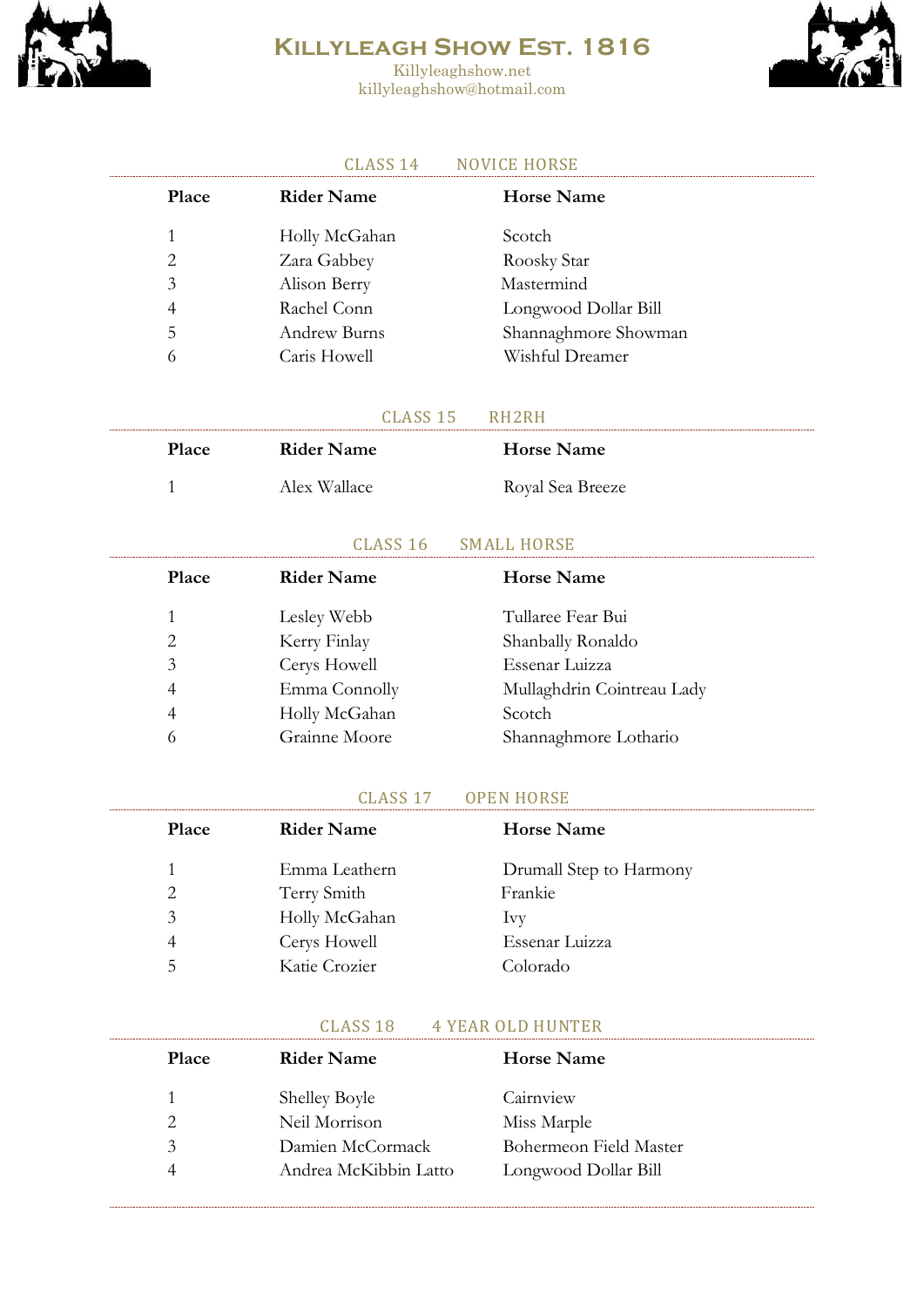

Killyleaghshow.net killyleaghshow@hotmail.com



### CLASS 19 LIGHTWEIGHT HUNTER

| <b>Place</b> | <b>Rider Name</b> | <b>Horse Name</b> |
|--------------|-------------------|-------------------|
|              | Lesley Webb       | Double Take       |
|              | David Vallely     | Mila              |

### CLASS 20 MIDDLE/HEAVYWEIGHT HUNTER

| Place                       | <b>Rider Name</b> | <b>Horse Name</b> |
|-----------------------------|-------------------|-------------------|
| 1                           | Jamie Smyth       | Apple Jack        |
| $\mathcal{D}_{\mathcal{L}}$ | Lynn Spence       | Gortshalgan Q     |
| 3                           | Jessica Whitney   | Edenagor Paddy    |
| 4                           | Lesley Webb       | Randlestown Regal |
| 5                           | Sharon Lappin     | Amigo             |
| 6                           | Neil Morrison     | Diamond Queen     |

### CLASS 21 SMALL RIDDEN HUNTER

| <b>Place</b>   | <b>Rider Name</b> | <b>Horse Name</b>          |
|----------------|-------------------|----------------------------|
| 1              | Emma Connolly     | Mullaghdrin Cointreau Lady |
| $\mathfrak{D}$ | Rachal Moore      | Morrows Golden Gavel       |
| 3              | Nicola Howarth    | Neh Flagmount              |
| 4              | Lesley-Ann Duke   | <b>Brookfields Empress</b> |
| 5              | Reah Magee        | Rabawn Gold Artist         |
|                |                   |                            |

#### CLASS 22 LADIES HUNTER

| Place | <b>Rider Name</b>     | <b>Horse Name</b>            |
|-------|-----------------------|------------------------------|
| 1     | Lynn Spence           | Gortshalgan Q                |
| 2     | Jessica Whitney       | Edenagor Paddy               |
| 3     | Julie Ann Morris      | Choown Hector                |
| 4     | Nicola Howarth        | Neh Flagmount Diamond Clover |
| 5     | Reah Magee            | Rabawn Gold Artist           |
| 6     | Andrea McKibbin Latto | Longwood Dollar Bill         |
|       |                       |                              |

#### CLASS 23 COBS

| <b>Place</b> | <b>Rider Name</b> | <b>Horse Name</b>       |
|--------------|-------------------|-------------------------|
| 1            | Lesley Webb       | Randlestown Reflections |
| 2            | Rachal Moore      | Morrows Countryman      |
| 3            | Elaine Kelly      | Carna Boy               |
| 4            | Rachael Lennox    | The Fonz                |
|              |                   |                         |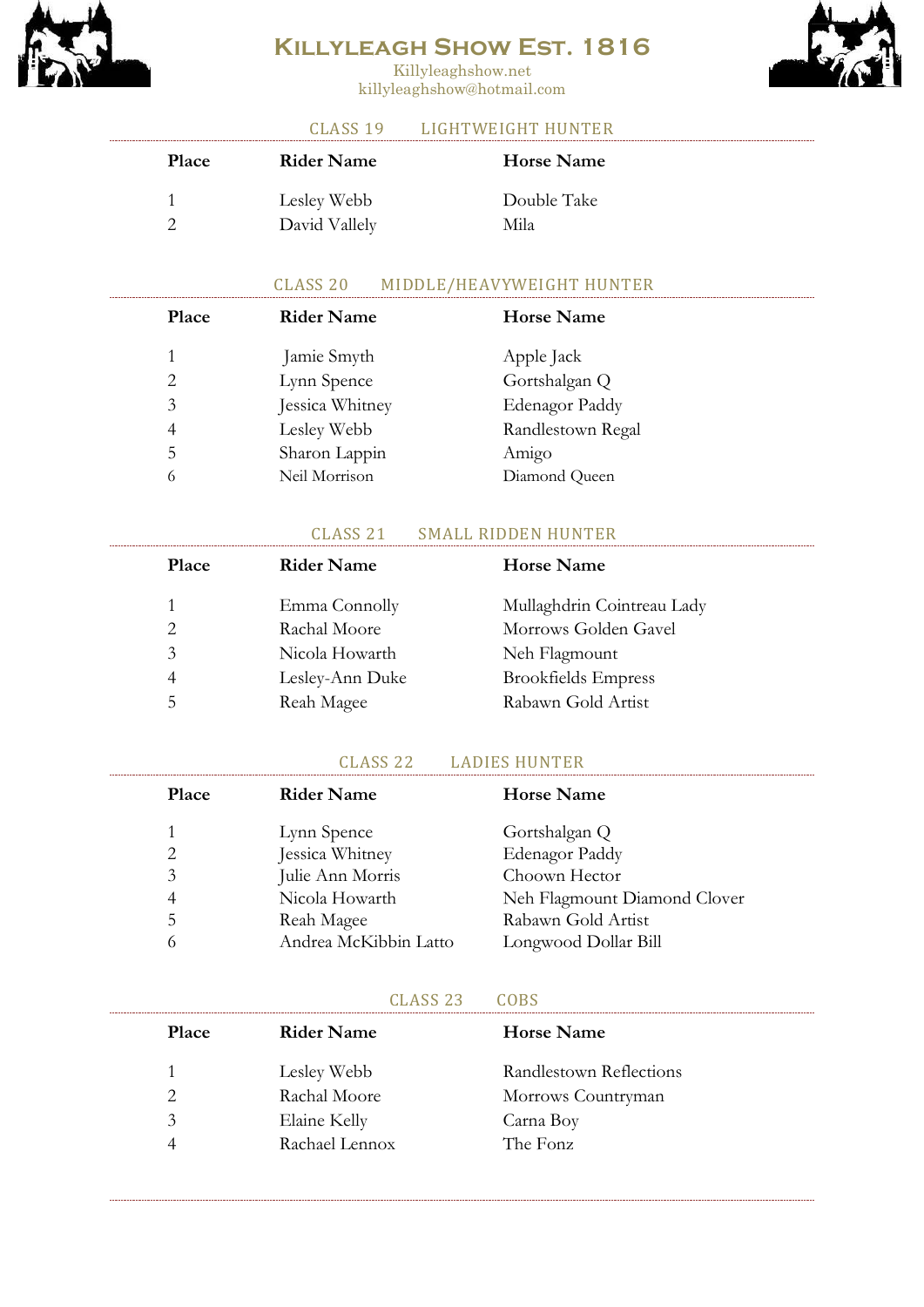

Killyleaghshow.net killyleaghshow@hotmail.com



### CLASS 24 MAXI COB

| <b>Place</b> | Rider Name                 | <b>Horse Name</b>           |
|--------------|----------------------------|-----------------------------|
| 2            | Sophie Anstey<br>Olaf Kerr | Off the Island<br>Maker Lad |

#### CLASS 25 COLOURED HORSE

| <b>Place</b> | Rider Name     | Horse Name     |
|--------------|----------------|----------------|
|              | Rachael Lennox | The Fonz       |
|              | Bianca McElnea | Rosso Tramonto |

#### CLASS 26 RIDDEN VETERAN HORSE

| <b>Place</b> | <b>Rider Name</b> | <b>Horse Name</b> |
|--------------|-------------------|-------------------|
|              | Bianca McElnea    | Rosso Tramonto    |

### CLASS 29 TACK AND TURNOUT

| <b>Place</b> | <b>Rider Name</b>          | <b>Horse Name</b>                |
|--------------|----------------------------|----------------------------------|
|              | Eirin Wardle<br>Ella Latto | Harry Potter<br>Newoak Honeymoon |
|              |                            |                                  |

# CLASS 30 FAMILY PONY LEAD REIN

| <b>Place</b> | <b>Rider Name</b> | <b>Horse Name</b> |
|--------------|-------------------|-------------------|
|              | Eirin Wardle      | Harry Potter      |
|              | Ella Latto        | Newoak Honeymoon  |

CLASS 31 FAMILY PONY FIRST RIDDEN

| Place | <b>Rider Name</b> | <b>Horse Name</b>   |
|-------|-------------------|---------------------|
| 1.    | Poppy McIlduff    | Magic Merrylegs     |
| 2     | Riona Savage      | <b>Buttons</b>      |
| 3     | Caitlin McGuckin  | Wycroft Sweetviolet |
| 4     | Megan Reid        | Xander              |
| 5     | Lucas Bradley     | Charlie's Dream     |

#### CLASS 32 FAMILY RIDDEN PONY

| <b>Place</b> | <b>Rider Name</b> | <b>Horse Name</b>     |
|--------------|-------------------|-----------------------|
|              | Riona Savage      | Willis                |
|              | Megan Reid        | <b>Blueberry Bear</b> |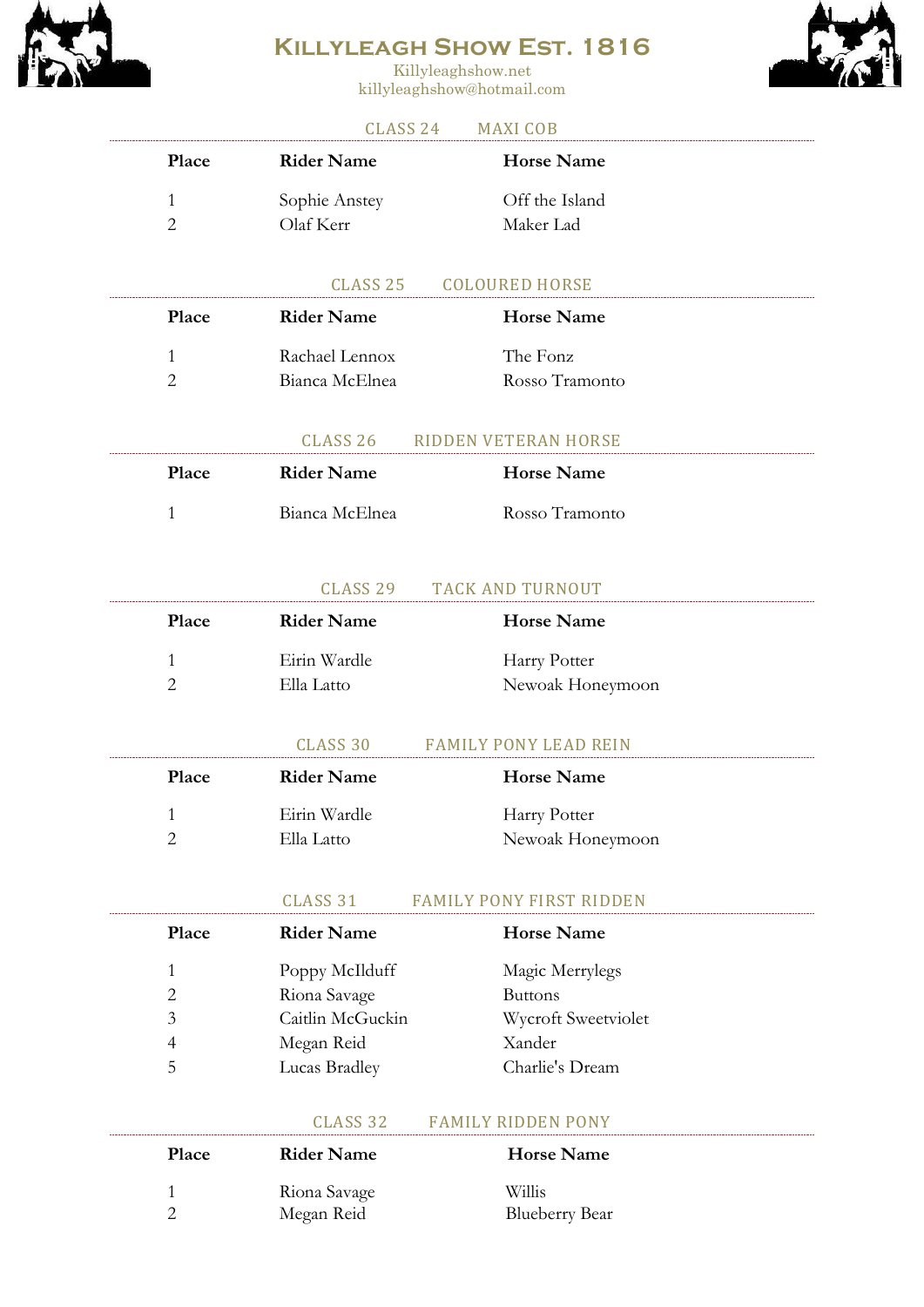

Killyleaghshow.net killyleaghshow@hotmail.com



#### CLASS 33 COLOURED PONY

| Place  | <b>Rider Name</b>          | <b>Horse Name</b>             |
|--------|----------------------------|-------------------------------|
| 1<br>2 | Riona Savage<br>Poppy Duff | <b>Buttons</b><br>Mac         |
|        | CLASS 34                   | <b>RIDDEN VETERAN PONY</b>    |
| Place  | <b>Rider Name</b>          | <b>Horse Name</b>             |
| 1      | Caoimhe Murtagh            | <b>Brookvale Tommy Tucker</b> |

#### CLASS 35 OPEN LEAD REIN PONY

| <b>Place</b>                | <b>Rider Name</b> | <b>Horse Name</b>             |
|-----------------------------|-------------------|-------------------------------|
| Ŧ.                          | Caoimhe Murtagh   | <b>Brookvale Tommy Tucker</b> |
| $\mathcal{D}_{\mathcal{L}}$ | Tara Hanna Kerr   | Immeybrook Hidden             |
| $\mathcal{Z}$               | Katie Duff        | Mac                           |

#### CLASS 36 OPEN FIRST RIDDEN

| Place         | <b>Rider Name</b> | <b>Horse Name</b>   |
|---------------|-------------------|---------------------|
|               | Caitlin McGuckin  | Wycroft Sweetviolet |
| $\mathcal{D}$ | Poppy McIlduff    | Magic Merrylegs     |
|               |                   |                     |

#### CLASS 37 MIXED MOUNTAIN & MOORLAND IN-HAND

| <b>Place</b> | <b>Rider Name</b> | <b>Horse Name</b>   |
|--------------|-------------------|---------------------|
|              | Gareth Morrison   | Sangwyn the Messiah |

#### CLASS 38 12HH-13HH SHOW HUNTER PONY

| Place | <b>Rider Name</b> | <b>Horse Name</b>          |
|-------|-------------------|----------------------------|
| 1     | Poppy McIlduff    | Magic Merrylegs            |
|       | CLASS 39          | 14HH-15HH SHOW HUNTER PONY |
| Place | <b>Rider Name</b> | <b>Horse Name</b>          |
|       | Zara Wood         | Ard Mirah                  |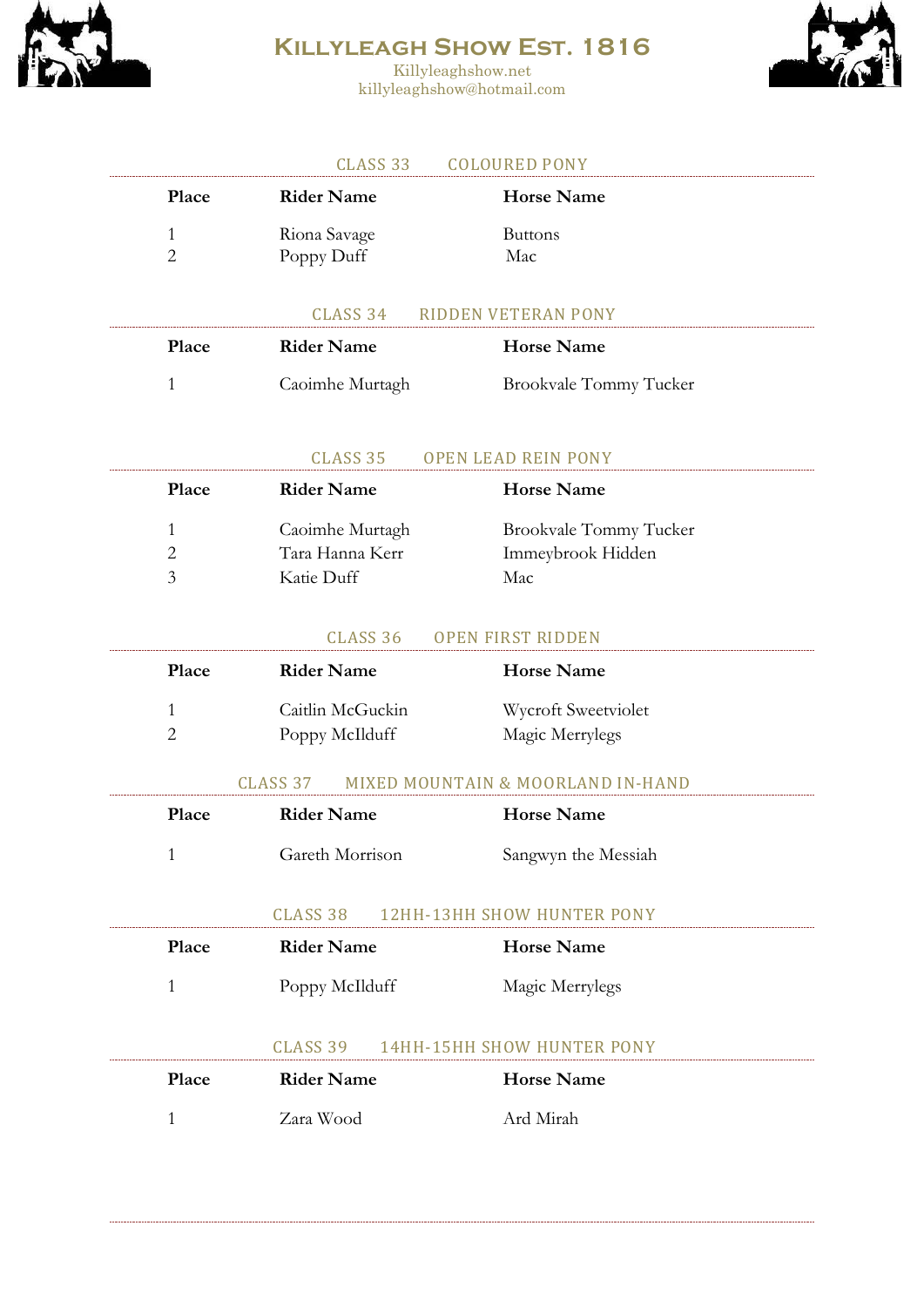

Killyleaghshow.net killyleaghshow@hotmail.com



# CLASS 40 CLASS 'A' MOUNTAIN & MOORLAND RIDDEN SMALL BREEDS Place Rider Name Horse Name 1 **Jessica Dineley** ALS Rockstar CLASS 41 CLASS 'B' MOUNTAIN & MOORLAND RIDDEN LARGE BREEDS Place Rider Name Horse Name 1 Faye Gabbey Glynceirch Rhydian 2 Rebekah Jackson Lady Scarlett of Heather-Glen 3 Claire Mackay Craigmore Silver Rebel CLASS 42 MINIATURE HORSE FOAL AND YEARLING COLT / FILLY / GELDING **Place Owner Name Horse Name** 1 Rhia Teuton Knightsbridge Hendrix 2 Rachel Hanna Ballykeppogue Volcanic Eruption 3 Janine Clarke-Gibson Rama 4 Sheila Taggart Sunshine Man CLASS 43 MINIATURE HORSE 2 AND 3 YEAR OLDS Place **Owner Name** Horse Name 1 Janine Clarke-Gibson Maverick 2 Hayley Stokes Rocklone Louis 3 Janet Beveridge Rocklone BC Meadow CLASS 44 MINIATURE HORSE 4 YEARS AND OLDER Place **Owner Name** Horse Name 1 Caroline Clint Summerrose Dress Me in Rubies 2 Lisa Kelly Daisy May 3 Zara Kelly Daisy May 4 Rachel Hanna Ballykeppogue Courigious MasterCard 5 Lucy Bailie Glenhallow Captain Twinkle Toes 6 Sheila Taggart So Long Satin Silversmith CLASS 45 MINIATURE HORSE YOUNG HANDLER UNDER 16 YEARS OF AGE

Place **Owner Name** Horse Name 1 Lucy Bailie Glenhallow Captain Twinkle Toes 2 Rachel Hanna Ballykeppogue Courigious MasterCard 3 Zara Kelly Thriller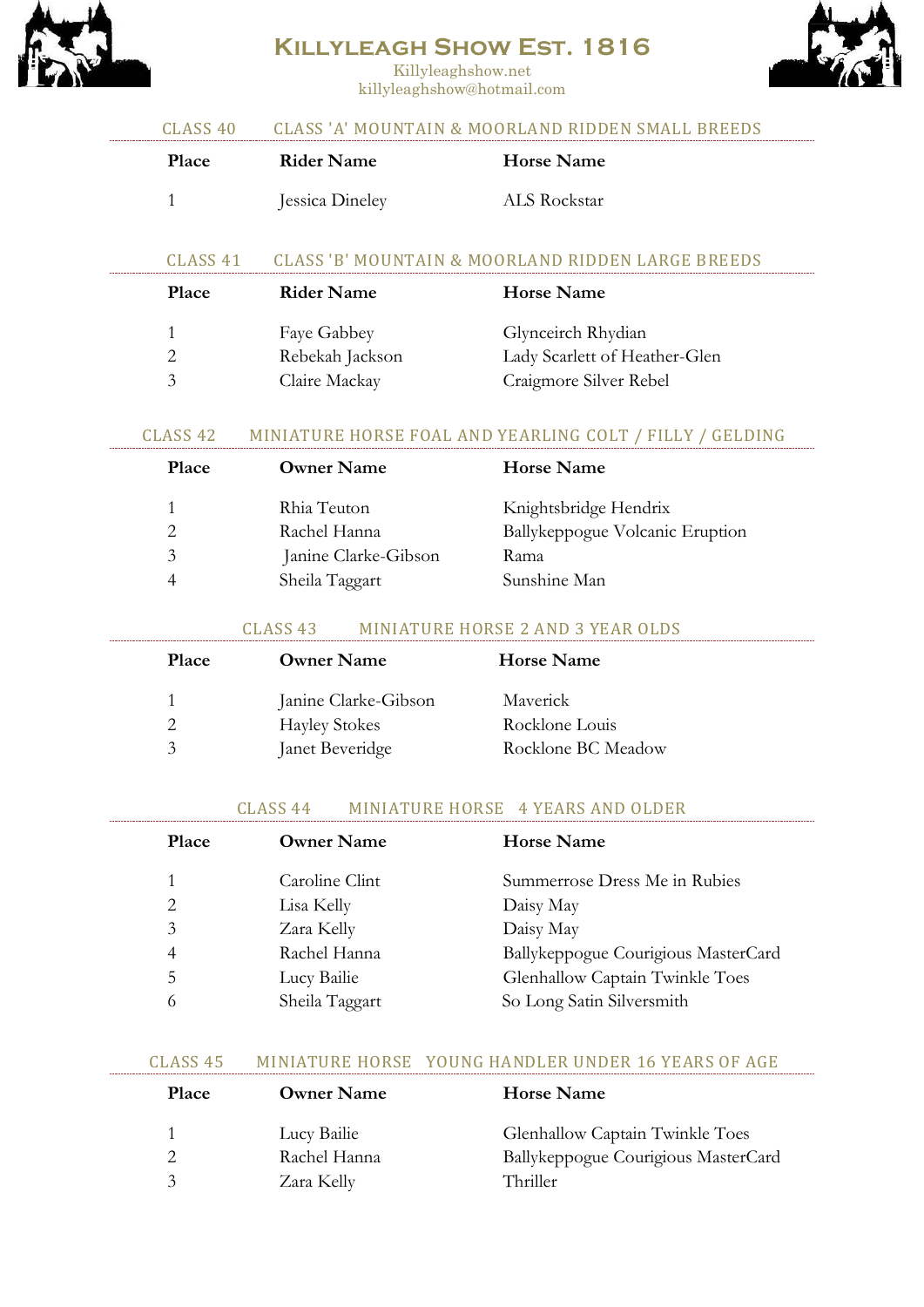

Killyleaghshow.net killyleaghshow@hotmail.com



### CLASS 46 OPEN MINIATURE HORSE

| Place         | <b>Owner Name</b>    | <b>Horse Name</b>            |
|---------------|----------------------|------------------------------|
|               | Grace Bell           | Kwaimoon Summer Time Special |
|               | Janine Clarke-Gibson | Rama                         |
| $\mathcal{Z}$ | Lisa Kelly           | Daisy May                    |

### CLASS 47 DONKEY YOUNGSTOCK

| Place | Owner               | Handler         | <b>Donkey Name</b> |
|-------|---------------------|-----------------|--------------------|
|       | <b>Jill Castles</b> | Caragh Cochrane | Dave               |
|       | Anne Brown          | Anne Brown      | Miss Tilly         |

#### CLASS 48 DONKEY STALLION OR GELDING

| <b>Place</b> | Owner                                                         | Handler                                                | <b>Donkey Name</b>     |
|--------------|---------------------------------------------------------------|--------------------------------------------------------|------------------------|
| 2<br>3       | Caolan Cochrane<br><b>Jill Castles</b><br><b>Jill Castles</b> | Caolan Cochrane<br>Pamela Henderson<br>Caragh Cochrane | Barney<br>Dec<br>Percy |
|              | <b>CLASS</b>                                                  | <b>49 MARE DONKEY</b>                                  |                        |
| <b>Place</b> | Owner                                                         | Handler                                                | <b>Donkey Name</b>     |
|              | Anne Brown                                                    | Anne Brown                                             | Annie B                |

2 Caragh Cochrane Muffin 3 Declan Feeney Declan Feeney Camilla

#### CLASS 50 TURNOUT AND CONDITION

| <b>Place</b>  | Owner         | Handler        | <b>Donkey Name</b> |
|---------------|---------------|----------------|--------------------|
|               | Ann McHenry   | Ann McHenry    | Blossom            |
|               | Declan Feeney | Declan Feeney  | Camilla            |
| $\mathcal{Z}$ | Ann McHenry   | Kathyrn McKeag | Primrose           |

#### CLASS 51 TRADITIONAL VEHICLE ATTACHMENTS OR CREELS

| Place | Owner           | Handler         | <b>Donkey Name</b> |
|-------|-----------------|-----------------|--------------------|
|       | Ann McHenry     | Ann McHenry     | Nikki              |
|       | Caolan Cochrane | Caolan Cochrane | Barney             |

## CLASS 52 YOUNG HANDLER

| <b>Place</b> | Owner           | Handler         | <b>Donkey Name</b> |
|--------------|-----------------|-----------------|--------------------|
|              | Anne Brown      | Kathryn McKeag  | Annie B            |
|              | Caragh Cochrane | Caragh Cochrane | Barney             |